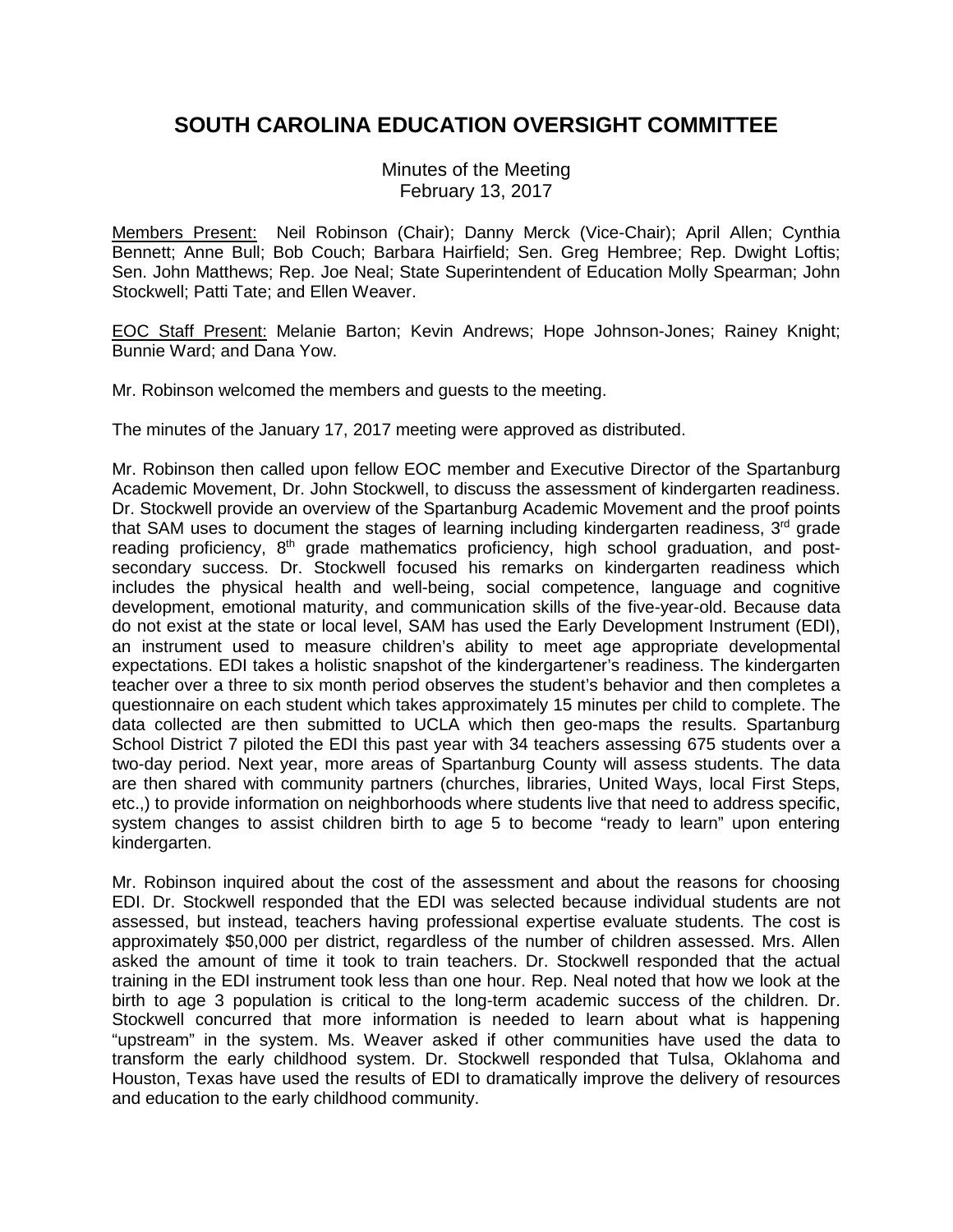Then, Mr. Robinson recognized Elliot Smalley, Superintendent of the South Carolina Public Charter School District to discuss the present and future of the Public Charter School District. Mr. Smalley noted that enrollment in the Public Charter School district is now approximately 20,000 students in 35 schools with next year's enrollment to increase to 25,000 in 40 schools. There are currently 6 virtual charters serving 9,871 students and 29 brick and mortar schools with 11,789 students. The district office has 17 full-time equivalent positions. Academic achievement in the schools is mixed. Approximately 48% of the students met or exceed expectations on SC Ready. The overall graduation rate in the district is approximately 52% with brick and mortar schools having a graduation rate of 86% and virtual schools, 44%. Over the past year, the charters for three schools were revoked. The overall strategy of the district is to: (1) authorize great schools and hold schools accountable for results; (2) ensure access and equity for all students; (3) create the conditions for operators to thrive. One initiative of the district is to create South Carolina Opportunity Schools to help recruit and train leaders to lead charter schools.

Sen. Matthews expressed desire to see the charter schools expand to include more students in poverty and more students of color. Rep. Neal noted that he and Mr. Smalley had met to talk about how to assist African-American communities start charts. Dr. Couch asked how the site for the Green school was selected. Mr. Smalley responded that finding affordable sites is difficult and the decision to open another Green School in Lexington 5 was merely the availability and economics of the space. Mrs. Hairfield noted that leadership is a key component. Mr. Small concurred and stated that many of the charter school principals did not have prior experience running an autonomous school and the district is investing in communities and leaders.

Mr. Robinson then called for the Subcommittee reports.

#### Academic Standards and Assessment.

Dr. Merck noted that the Academic Standards and Assessment Subcommittee met this morning to discuss the criteria used by the State Board of Education in selecting formative assessments. The Subcommittee recommended amending the criteria to include specific directives for K-2 formative assessments and to require public reporting of the data to the Department of Education. Rep. Loftis made a motion to amend the criteria to include public reporting of K-2 formative assessment results to the General Assembly and the Education Oversight Committee. Sen. Hembree seconded the motion and the motion carried. The EOC voted unanimously to adopt the revised criteria, which will then be discussed by the State Board of Education at its February 14 meeting.

## EIA and Improvement Mechanisms

Mr. Robinson then called upon Dr. Couch. Dr. Couch noted that there were two information items. First, Dr. Couch recognized Dr. Lee D'Andrea to provide a preliminary report on implementation of the Palmetto Digital Literacy Program, a program that the General Assembly funded in the current fiscal year and charged the EOC with evaluating its implementation. Conducting surveys and onsite visits, Dr. D'Andrea provided the following information.

The preliminary findings include:

- As of February 1, 34 of 46 districts have enrolled and are in a variety of implementation stages.
- As of January 17, there are 12,168 unique student accounts on Learning.com.
- Overall district/teacher satisfaction surveys indicate a 4.59 out of 5.0 rating.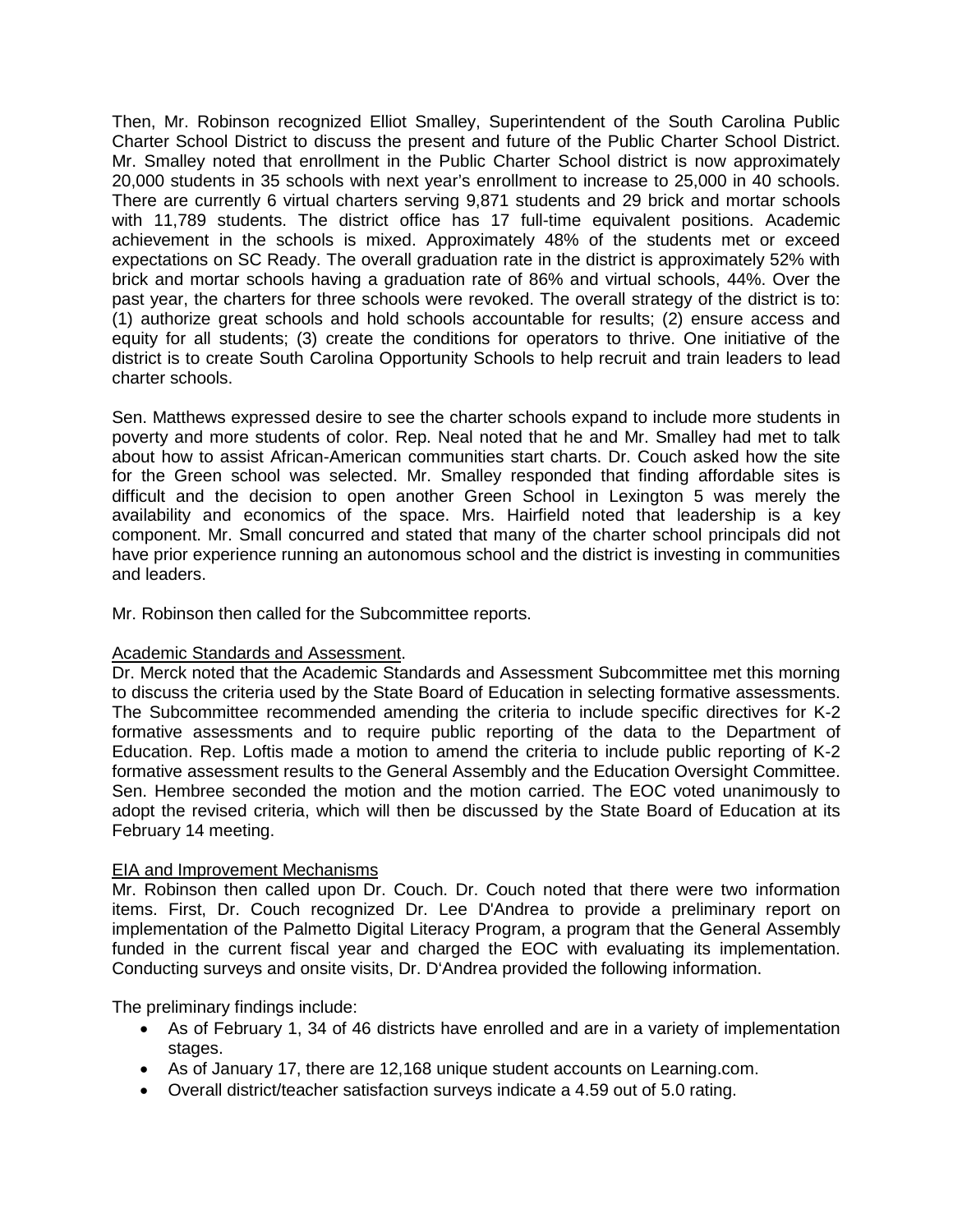- A demonstrated and articulated need for instructional materials in the areas of keyboarding, digital literacy and internet safety, inquiry learning through technology integration and coding exists in schools among students K-8.
- There are significant unmet infrastructure needs in the provision of digital learning environments for students.
- More extensive planning time and professional development are needed as digital learning environments are created within the schools and districts.

The initial recommendations are to:

- Continue the implementation of the Palmetto Digital Learning Project for FY2017-2018
- Given that the examination of this software has revealed the wide variety of hardware distribution models and technology plans, some guidance (models) from the state should be provided for districts.
- Technology resources must be the focus of instructional support for students. The world of our students and their future is inclusive of technology tools, software, devices.

Mr. Loftis asked Superintendent Spearman if the Department was looking at other resources to assist schools with digital literacy and computer science. Superintendent Spearman responded that the Department is providing resources, links and information to districts to advise them on all available resources.

Then, Dr. Couch called upon Ms. Ward to present the findings and recommendations from the annual evaluation of the full-day 4K program. Ms. Ward discussed the following findings and recommendations:

### Findings:

- The General Assembly has directed the EOC to report annually on CDEP (state-funded fullday 4K) solely. This directive does not address 4K programs for approximately 44% of 4K students (11,530) who are enrolled in a non-CDEP funded 4K program. These non-CDEP programs may be either half-day or full-day and funded by EIA or local district revenues.
- Over the past three years, there has been a modest gain in enrollment (1,037).
- As noted in the 2016 EOC report on CDEP, there was a discrepancy in the actual enrollment numbers during the 2015-16 school year because SCDE did not provide student enrollment information for the school year. In the 2016 report, EOC estimated student enrollment numbers based on CDEP payments to districts. In December 2016, SCDE provided the EOC programmatic enrollment data that did not match the district payment amounts. EOC estimates SCDE overpaid districts between \$5.1 and \$6.3 million in FY2015-16.
- In FY 2015-16, there was \$12.9 million in carry forward funds. In FY 2016-17, the carry forward amount is estimated to be \$9.8 million.
- Providers had choice of three early literacy assessments (My IGDIS, GOLD, PALS PreK), and the assessments are administered by teachers in the fall and spring.
- By spring of 2016, vast majority of children made progress on the three assessments.
- During the 2015-16 school year, DRA assessment data indicates most 5K students were meeting both the fall and spring benchmarks (as noted in a memo from SCDE to districts). The lowest score for the fall was Print Concepts, where 76% of the districts met the fall reading readiness target. In the spring the lowest score was Rhyming Words, where 91% of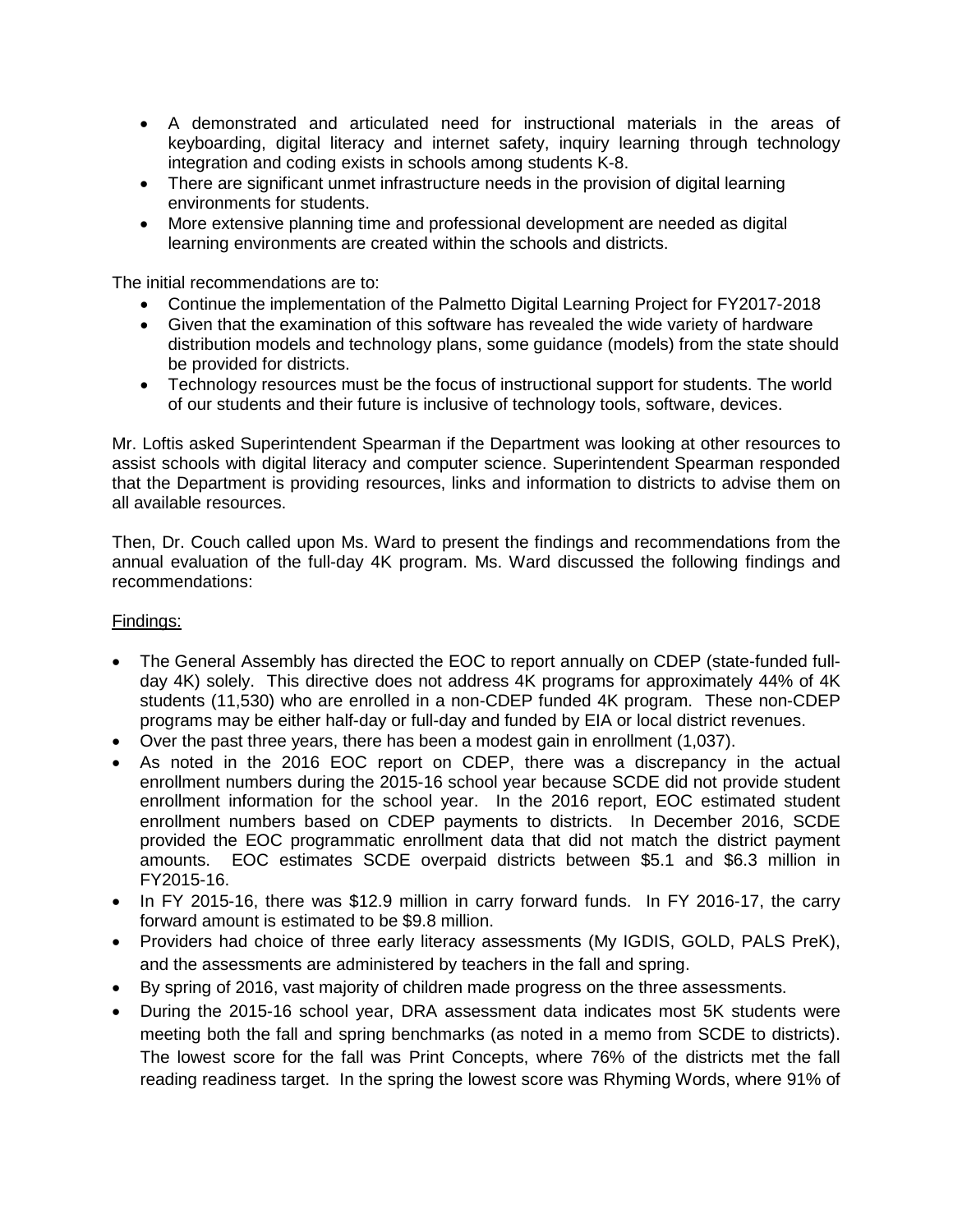the district met the spring reading readiness target. The percentage of districts meeting the targets for the other tasks was above these scores.

## Recommendations

- To provide a more comprehensive understanding of the state's progress in serving all fouryear-old children, both SCDE and school districts should identify and report additional information about services and programs that students participated in as four-year-olds, including Head Start, type of publically-funded 4K, enrollment and type of private child care, or informal home care.
	- o Since 44% percent of students participated in a 4K assessment in non-CDEP classrooms, student, program, and financial data regarding all public 4K programs should be collected.
- A formal process should be established that will verify CDEP enrollment at the district level and update financial payments accordingly. To comply with current law, the process should ensure student, program and financial data is timely, consistent and accurate.
- Due to ongoing, large carry forward amounts and districts' declination of CDEP expansion, outreach and marketing of CDEP should be enhanced to:
	- o Encourage CDEP expansion;
	- o Increase family awareness and understanding of early education and enrollment opportunities in CDEP and other 4K programs; and
	- o Enrich the quality of CDEP with ongoing professional development.

Ms. Ward also noted there was legislative interest in expanding CDEP to districts that were not currently participating in CDEP. The EOC supports CDEP expansion to new districts due to concentrated areas of poverty with eligible young children who were not enrolled in a formal 4K program.

Superintendent Spearman addressed the issue of CDEP overpayments. She stated SCDE was currently investigating the issue and would establish a district reporting protocol to ensure CDEP enrollment data was reported and verified multiple times during the school year.